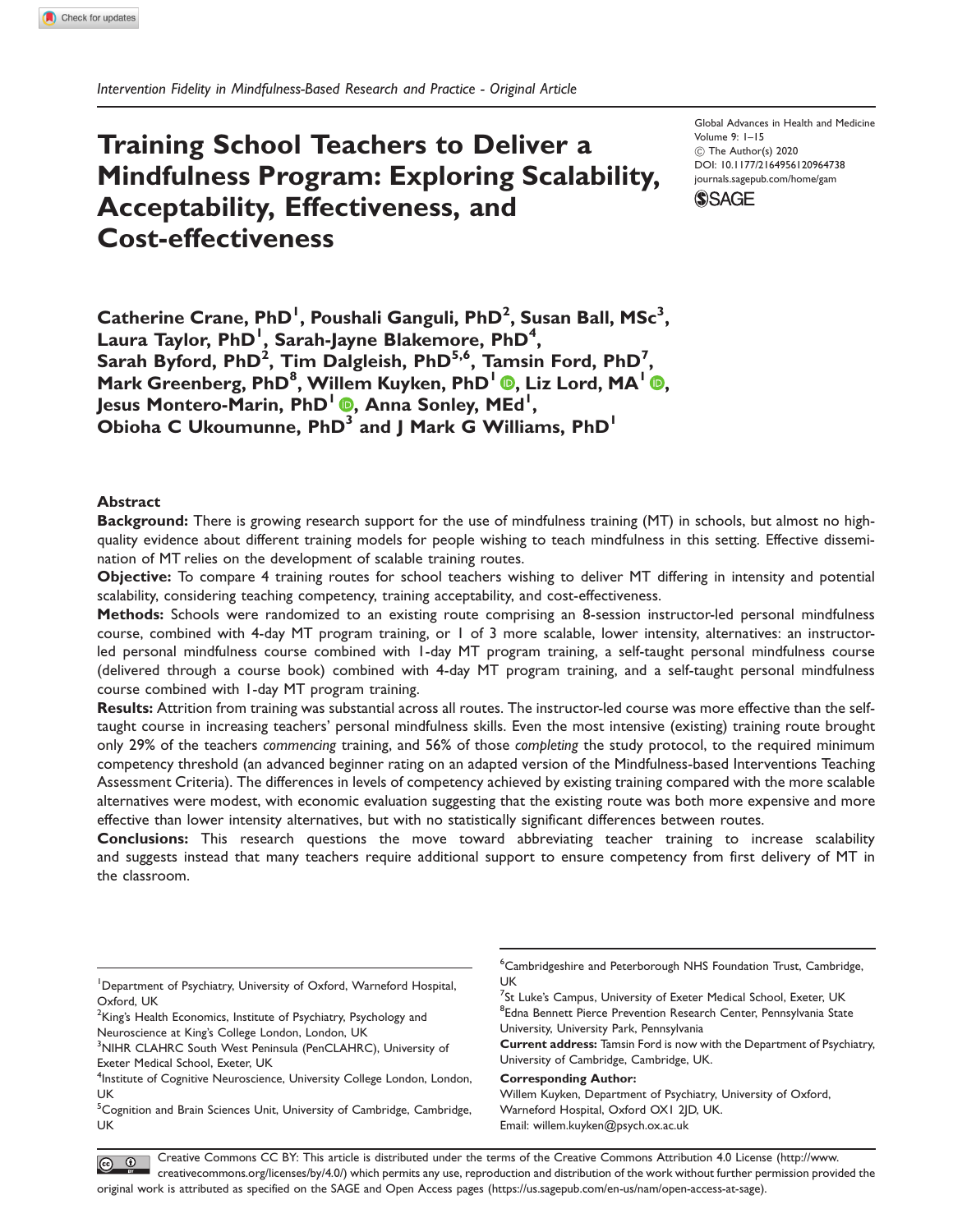#### Keywords

mindfulness-based programs, teaching competency, effectiveness, acceptability, implementation and dissemination, training

Received September 11, 2019; Revised July 21, 2020. Accepted for publication August 13, 2020

There is increasing interest in the potential benefits of introducing mindfulness training (MT) into schools to support children and young people, $<sup>1</sup>$  motivated by</sup> early findings that such training is feasible, acceptable and provides skills that promote young people's selfregulation, mental health, and well-being. $<sup>2</sup>$  MT is one</sup> example of a broader range of social and emotional learning programs delivered in schools. Such programs intend to improve well-being, mental health, and/or social and emotional competencies. Recent metaanalytic reviews suggest potential benefits of MT on social–emotional, cognitive and behavioral functioning in children and young people,  $3,4$  with identification of small positive effects of MT on mental health outcomes when compared with a range of active control conditions (most frequently health education programs, but also yoga, a cognitive behavioral program, and a social responsibility program) in robust randomized trial designs.<sup>5</sup>

Despite this rationale and promising evidence base, MT, such as other psychological interventions, is inherently difficult to scale up and make widely available to all those who might benefit.<sup>6</sup> There are at least 3 major challenges to scalability of MT in schools. First, schools are complex organizations and there is a relative lack of knowledge regarding the barriers and facilitators to effective implementation of MT programs. Second, scalability of MT is limited by the training demands associated with its delivery, both in terms of time commitment and financial cost of training teachers to deliver the program to their pupils. Third, the lack of evidence or consensus concerning how best to train individuals (teachers or other providers) to deliver MT contributes to uncertainty regarding how MT training might be delivered with quality and efficiency.

To begin to address these issues, research has recently examined facilitators and barriers to implementation of  $MT$  in schools<sup>7</sup> and health-care services.<sup>8,9</sup> These studies show that implementing MT within health and education sectors is a journey that requires both bottom-up grass roots efforts (people who act as champions, and "will go the extra mile") and top-down facilitation (eg, investment of time and financial resources required to train teachers to deliver MT). In schools, implementation of social–emotional teaching generally and MT

specifically relies on training enough teachers who can teach these programs. However, limited resources and high staff turnover currently experienced by many state-funded schools internationally<sup>10–12</sup> are likely to pose significant challenges to schools' ability to develop and maintain provision of MT over time.

There are consensus statements about how to prepare people to deliver MT.<sup>13</sup> Typically, this involves first learning mindfulness personally and then going on to learn how to deliver MT to others. Because school MT curricula are typically more standardized, the training requirements for people wishing to teach MT in schools are substantially lower than for people wishing to teach MT to adults in other contexts.<sup>14</sup> Nevertheless, in their current form, the demands of MT teacher training programs in schools are greater and more expensive than for many other teacher trainings. This can act as a barrier to implementation.<sup>7</sup>

The .b program of the Mindfulness in Schools Project  $(MISP)^{15}$  is an example of a universal school MT program, and one of the more established MT programs.<sup>16</sup> It is a highly structured, manualized program, supported by PowerPoint presentations, animations, worksheets, and online resources, which is intended to provide pupils a psychoeducational context for, and experiential practice of, MT. The training route for this program follows standard MT training for teachers more broadly, comprising attendance at a personal mindfulness course followed by training to deliver the MT program to young people. However, because the .b program is more structured and manualized, the training is shorter. At the time, this study was undertaken the training route consisted of 2 components. The first, an 8-session instructor-led personal mindfulness course was intended to develop teachers' own mindfulness skills, consistent with evidence suggesting that personal mindfulness courses have the potential to enhance teacher wellbeing and support teachers' classroom teaching.<sup>17-19</sup> Following a period of personal mindfulness practice, the second phase was completion of a 4-day programbased training course, designed to prepare teachers to deliver the program to their pupils.

One way to increase scalability of MT teacher training would be to replace the instructor-led personal mindfulness course with self-taught mindfulness, delivered by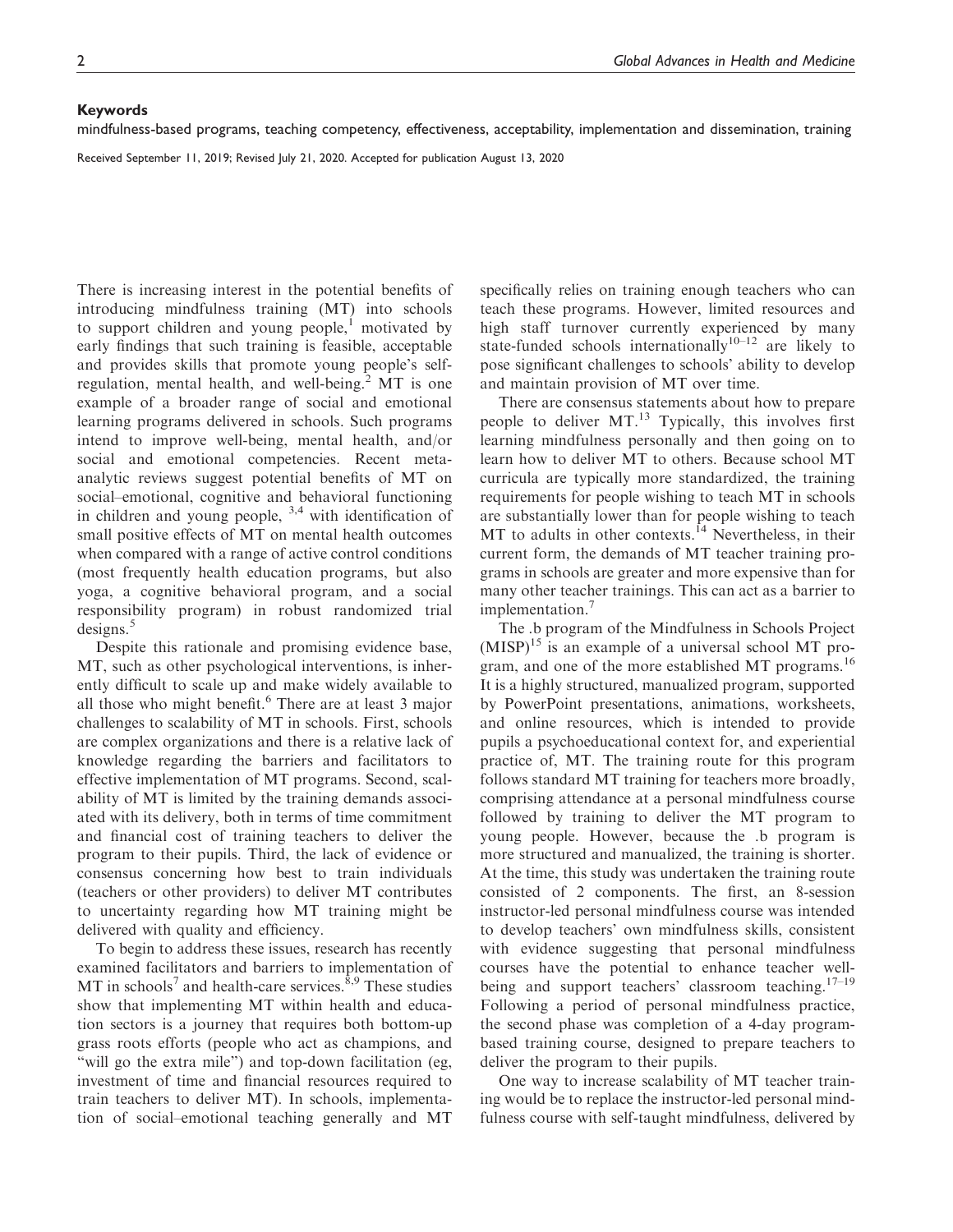a course book, or over the internet. Such delivery has significant potential to increase access to personal mindfulness courses while reducing cost.<sup>6</sup>Self-taught mindfulness courses have already been demonstrated to improve mental health and well-being outcomes.<sup>20</sup> However, some studies have identified high rates of attrition from such courses $^{21}$  as well as small effect sizes on mindfulness and well-being outcomes.<sup>22</sup>

A second way to make .b MT teacher training more scalable would be to reduce the duration of the 4-day program training. The various mindfulness-based programs for teachers and students take different approaches. For example, Cultivating Awareness and Resilience in Education, $17$  a training program only for teachers, involved 30 hours training over 5 days, alongside a series of coaching calls, when tested in a trial setting. In contrast, the Learning to Breathe program, designed for delivery to students and modeled on Mindfulness-Based Stress Reduction, $^{23}$  makes course materials freely available, recommends that teachers have their own mindfulness practice, and offers optional 2- to 3-day training workshops and supervision. Many other teacher trainings in social–emotional curricula are either self-taught or offered through workshops of varying duration. The 4-day training currently offered by MISP for teachers might plausibly be substantially reduced, to bring it more in line with other forms of in-service training and professional development offered to teachers in schools. However, whether such changes influence teacher competency is unknown.

Despite widespread consensus that effective MT within schools is likely to depend on the establishment of feasible, effective, and scalable training routes for teachers, $24$  to the best of our knowledge there is an almost complete absence of any high-quality evidence about how to deliver such training. Research has simply not addressed either the effectiveness of existing MT training for teachers or what the impact of efforts to increase scalability of training on key outcomes might be. The study reported here was designed to explore whether current opinion about best practice is in fact effective in producing teachers who can teach a standardized mindfulness program with at least adequate minimum competency and whether more scalable models would suffice. We used the current standard training pathway for school teachers wishing to teach the .b mindfulness program developed by the MISP (8 week instructor-led personal MT, followed by 4-day program training), which in the absence of any evidence, is considered the benchmark. However, to explore scalability we included 3 further routes, each of which was intended to make the training more feasible and scalable: (a) instructor-led personal MT combined with 1-day program training, (b) self-taught personal MT (delivered through a course book) combined with 4-day program training, and (c) self-taught personal MT combined with 1-day program training.

This exploratory study was intended to provide important information about the relative costs and benefits of 4 different routes for preparing teachers to deliver MT in their classrooms. Our primary outcome of interest was whether teachers would be able to teach the mindfulness program with at least adequate minimum competency on completion of training as well as the extent to which each training route improved their personal mindfulness skills. To inform this question we also considered additional outcomes of acceptability and costs of each training route. As well as answering questions about the development of scalable training routes for people preparing to teach school mindfulness programs, the study also informed an ongoing large-scale randomized trial of MT in schools.<sup>25</sup>

# Method

## Study Registration, Ethical Approval, and Safety

The study was registered prior to obtaining participant consent to randomization, ISRCTN18013311 (24/11/ 2015). http://www.isrctn.com/ISRCTN18013311. The study was reviewed and approved by the University of Oxford Medical Sciences Interdivisional Research Ethics Committee (20/03/2015, ref: MS-IDREC-C1-2015- 048) and overseen by a Data Monitoring and Ethics Committee (DMEC). One participant randomized to the self-taught course reported the recurrence of a preexisting psychological disorder on a study questionnaire, which was reviewed by the DMEC and considered to be a potential adverse reaction to the personal mindfulness course.

## Design

This was a feasibility study, using a cluster randomized controlled trial (RCT) design. Participants were teachers within English secondary schools. Schools were randomized to 1 of 4 teacher training routes: instructor-led personal mindfulness course combined with 4-day MT program training, instructor-led personal mindfulness course combined with 1-day MT program training, self-taught personal mindfulness course combined with 4-day MT program training, and self-taught personal mindfulness course combined with 1-day program training. The primary outcome for the study was teachers' competency on completion of training.

## Recruitment

Recruitment was conducted through emails sent directly to all secondary school head teachers and local education authorities in England, identified through a freedom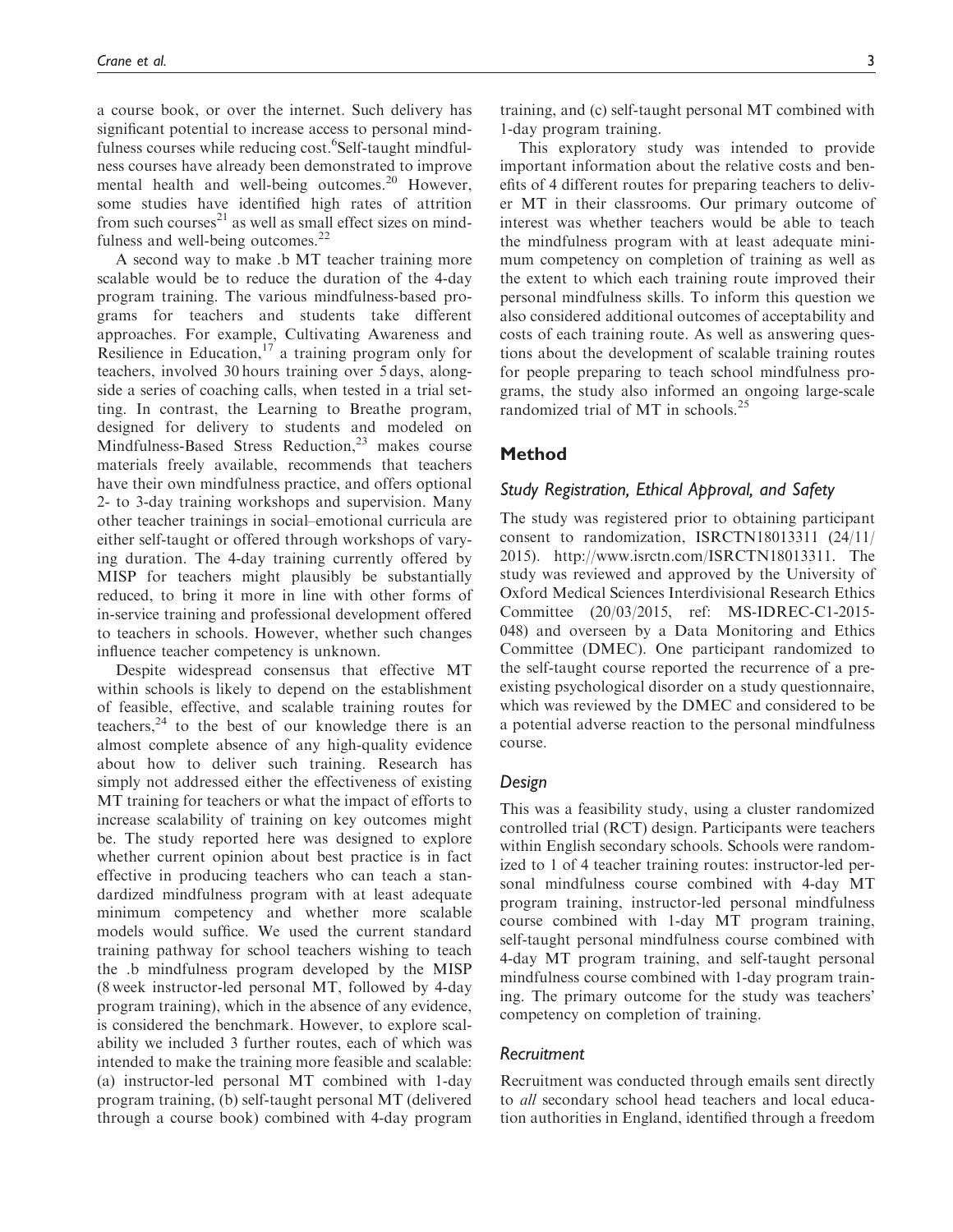of information request. In parallel, potential participant teachers and head teachers were contacted directly through professional events (eg, local head teacher meetings), and advertisement on a national online teacher forum and word of mouth. Interested individuals (whether head teachers or teaching staff) were invited to contact the research team.

Schools were eligible for inclusion if they were willing to release participating staff for training and to subsequently timetable each participating teacher to deliver the 10-week MT program to at least one class of pupils during regular school hours. Schools were ineligible if they were currently receiving external intervention for poor standards; had only an interim head teacher in post; had delivered an MT program to their pupils as part of their general provision in the previous 12 months; were located in a region that was so geographically remote that an appropriately trained mindfulness instructor could not be identified to deliver the personal MT to participant teachers within the school, or finally; were unable to identify 3 or more participating teachers.

In eligible schools, there were also inclusion requirements for teachers. Participating teachers were eligible if they held qualified teacher status or if unqualified had at least 5 years teaching experience; were willing and able to undertake personal MT and to deliver the MT program to their pupils; and provided informed consent. Teachers were ineligible if they were planning to leave the teaching profession within the next 12 to 18 months; were on a temporary contract; had completed a personal mindfulness course in the previous 12 months; or had previously trained to deliver MT to others.

## Procedure

Both schools and teachers were screened for eligibility, and the head teacher and participating teachers within the school provided informed consent. Once teachers had consented they were sent a link to an online questionnaire containing the baseline measures for the study (T0). Once at least 3 participating teachers within each school had completed this baseline assessment, and the head teacher had provided consent, the school was eligible to be randomized to 1 of 4 training routes. Schools (clusters) were randomized stratified by the number of teachers recruited in the school with the 2 strata defined by whether or not the school recruited more than 5 teachers. Randomization was conducted by Peninsula Clinical Trials Unit, which was not otherwise involved in the study.

Phase 1. Personal mindfulness courses commenced from early February 2016. Training start dates were staggered across schools to ensure training fitted with individual school calendars and participant commitments as far as possible. Start dates for self-taught courses were matched to instructor-led courses. Following completion of personal mindfulness courses, teachers were sent an email link to complete the post personal-training phase assessment (T1) which included measures assessing engagement with the MT course, their developing mindfulness skills, and their mental health and well-being. Completion of the T1 assessment marked the end of study phase 1, although teachers were encouraged to continue their personal mindfulness practice. Teacher mental health and well-being outcomes are reported in a parallel paper (Montero-Marin et al., under review).

Phase 2. Both 4-day and 1-day MT program training took place in July 2016 across 3 venues in England, with courses attended only by study participants. Four-day training involved release from school teaching commitments from a Wednesday through Friday, with training extending to the Saturday of the same week. One-day training involved release from school teaching commitments for a single Monday. Participant teachers always attended the same training course as other staff from their school. Members of the research team were present at each of the training venues to help support the teachers and give them more information about the study, especially around subsequent delivery of MT, through formal talks during the training and informally at social time. Following completion of program training, participants were sent a link to the T2 assessment. This included questions assessing engagement with the training course: teachers' felt sense of preparedness, confidence and positivity about delivering the program to their pupils, their developing mindfulness skills, and their mental health and well-being (as reported elsewhere earlier).

Following training participants were given access to a closed online portal containing MISP program resources and were requested to deliver the program in the 2016 to 2017 academic year, and to video record their teaching. Cameras and instructions were provided by the research team. The project school liaison lead, LL, supported participants in timetabling of the program where participants requested this. Once teaching was completed, participants returned their video card, marking the end of their involvement in the study. Videos were processed to anonymize any pupils captured on film, prior to rating of teacher competency.

Both personal MT and program training were organized by the research team and delivered free of charge to participants. Participants were reimbursed for travel expenses to attend program training as well as their accommodation and subsistence expenses during training. Schools were also able to reclaim any supply costs incurred while their staff members were away from the school premises attending program training. Participants were compensated £100 in shopping vouchers for completion of all the questionnaires (this was split equally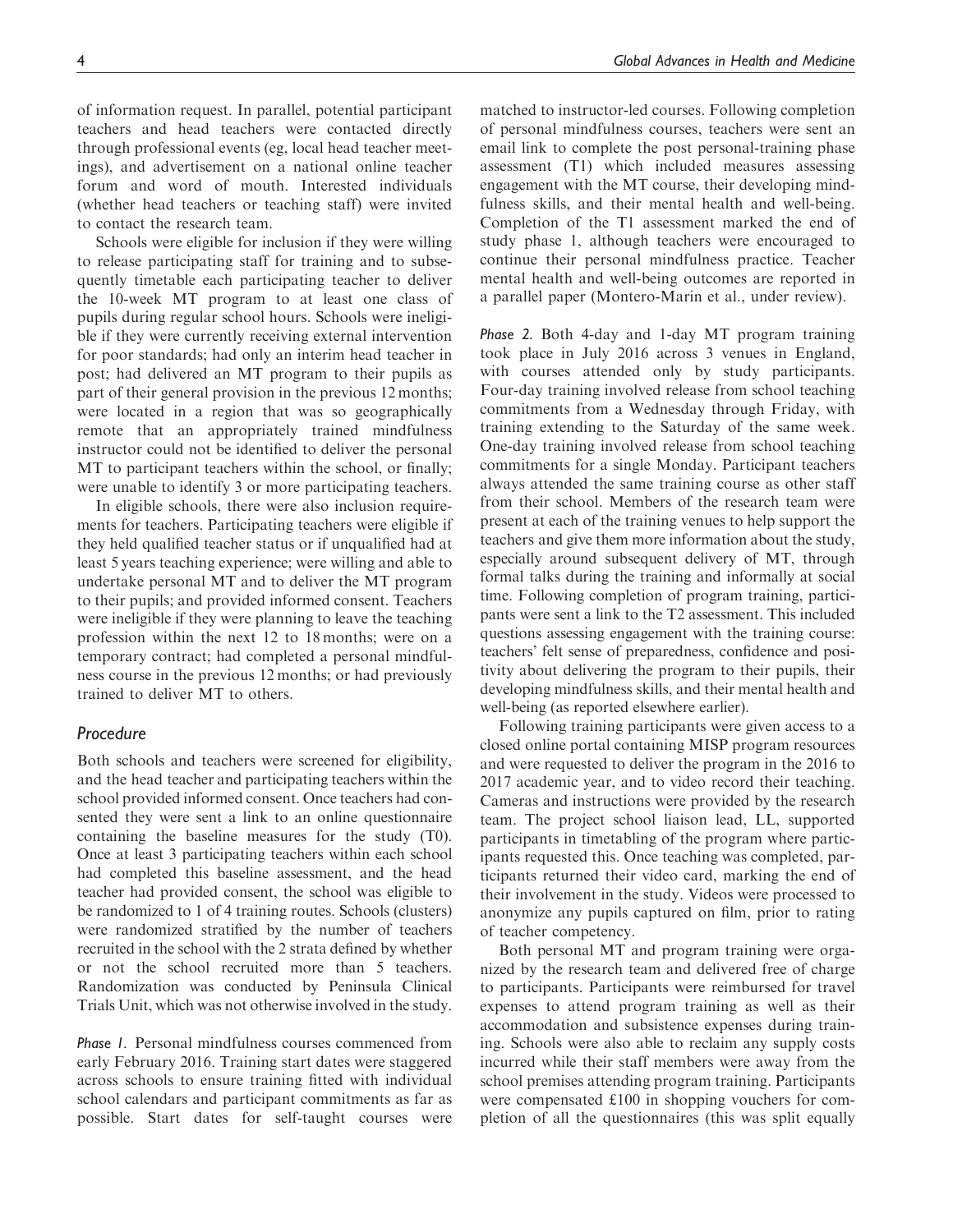across the questionnaires and paid after each questionnaire was completed). Schools in which at least 1 teacher completed the study protocol were given £250 to spend on school resources at the end of the study.

# Model of Teacher Training

Phase 1–personal MT. The 2 forms of personal MT are described later, with full details provided in the Online Supplemental Material.

Instructor-led course. The instructor-led mindfulness course was based on the book Mindfulness: Finding Peace in a Frantic World.<sup>26</sup> The course was delivered by trained and experienced mindfulness instructors over eight 90-minute group sessions, occurring approximately once per week. Participants read the course book<sup>26</sup> alongside their group sessions. Attendance data for each course were collected.

Self-taught course. Participants allocated to selftaught training were provided with a course book, Mindfulness: Finding Peace in a Frantic World.<sup>26</sup> Each participant was contacted prior to commencing the course and the importance of reading the whole course book and doing the associated activities was emphasized. Participants were asked to read the introductory chapters of the book and to commence the 8-week program outlined in the course book on a set date (usually the week following mail out of the books, and as far as possible contemporaneous with instructor-led groups).

Phase 2—program training. Standard 4-day training or condensed 1-day training was provided depending on the training route to which the school was randomized. Each comprised lesson modeling (in vivo and through viewing videos of experienced teachers), supported experience leading mindfulness practice and enquiry, and periods of personal mindfulness practice. Those on the 4-day training spent time in groups with the others from their school and participated in sessions to consider implementation of MT in their school. Teachers were not explicitly trained in how to work with adverse reactions.

#### Sociodemographic Measures

Teacher and school characteristics. Data on teachers' age, gender, and number of years in teaching were gathered alongside information on school type, school size (number of pupils), school quality (most recent government inspection outcome for state-funded schools, where available), and the percentage of pupils receiving free school meals (an indicator of school-level deprivation) for each participating school.

Engagement with training. We monitored participants' ongoing involvement with the study and recorded reasons for drop-out from the training protocol, and/or the study as a whole, wherever these could be obtained.

Adherence to personal MT. Participants in both instructorled and self-taught MT reported: how much of the course book they had read; average days per week completing formal meditation practices, and average days per week completing informal mindfulness practices. In addition, participants in the instructor-led groups had session attendance recorded by their class instructor.

#### Training Outcomes

Development of mindfulness skills. To establish whether core mindfulness skills were acquired through the training, we used the Five Facet Mindfulness Questionnaire–15 item Short Form. (FFMQ-SF).<sup>27</sup> The short-form version of the FFMQ contains 3 items reflecting each of the 5 mindfulness facets (observing, describing, nonreactivity, nonjudgment, and awareness), which together form a total score. The internal reliability of the scale in the current sample was adequate (T0: alpha  $= 0.82$ , T1:  $alpha = 0.86$ , T2:  $alpha = 0.82$ ).

Teaching competency. Teaching competency was assessed by independent raters, blind to training route, using a modified version of the Mindfulness-based Interventions Teaching Assessment Criteria (MBI-TAC).<sup>28</sup> Two videoed lessons were anonymized for each participant teacher, to enable raters to view participants' teaching skills in both the first and second halves of the program. Competency was initially rated on a scale from 1 (incompetent) to 6 (advanced). For statistical analyses, this scale was dichotomized into the categories incompetent/ beginner (score of 1 or 2) versus advanced beginner or above (score of 3–6), with the latter category reflecting people judged to have a level of competency that is regarded as an adequate minimum to commence teaching. For clarity, and to prevent confusion with achievement of a "competent" rating on the MBI-TAC, we refer to this group as those who have reached the "minimum competency threshold," and/or who achieve a competency rating of "advanced beginner plus." For  $n = 8$  teachers (4% of those randomized, 8% of those rated for competency) teaching competency was assessed via review of a single videoed lesson due to technical errors in teachers' recording of their sessions. Full details of the competency rating process including the training of raters is provided in the Online Supplemental Material.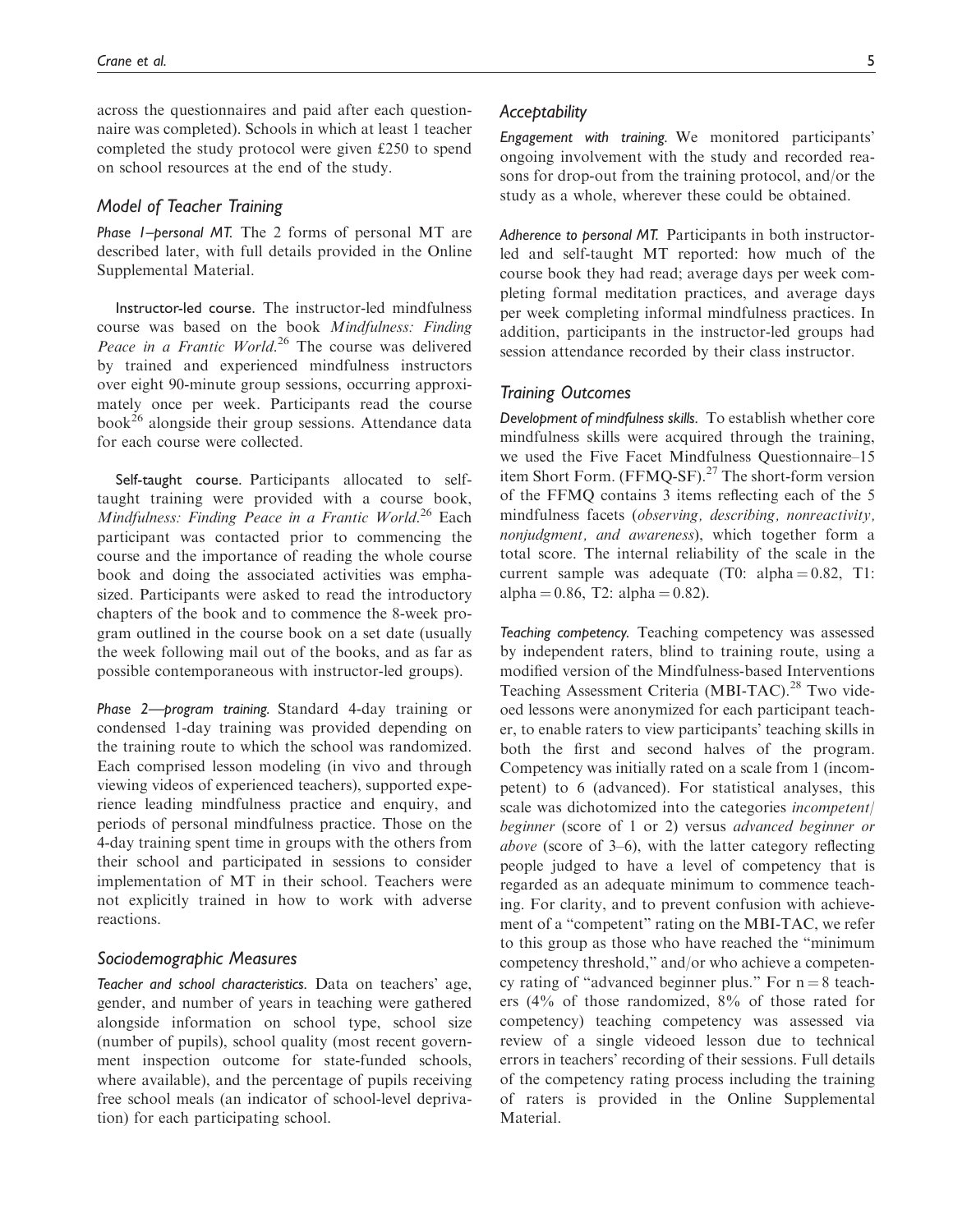# Statistical Methods

Baseline characteristics of the schools and teachers, and teachers' self-rated preparedness, confidence, and positivity were summarized using means and standard deviations (or medians and interquartile ranges) for continuous variables and numbers and percentages for categorical variables. Missing data were not imputed. Baseline characteristics were summarized for those participants who were followed up and not followed up at each time point. At the end of phase 1, (T1) teacher mindfulness was compared between those allocated to instructor-led and self-taught MT training, using the intention-to-treat principle with teachers analyzed according to the trial arms their school was allocated to. Ongoing development of teacher mindfulness at T2 and teaching competency following program training were compared across all 4 arms, with instructor-led 4-day training compared with each of the lower intensity training arms: instructor-led 1-day training, self-taught 4-day training and self-taught 1-day training compared with the most intense, instructor-led 4-day route.

The FFMQ, as a continuous outcome, was compared between arms using random effects ("multilevel") linear regression models to allow for correlation between responses from teachers within the same school (cluster). We ran unadjusted analyses and analyses adjusted for baseline FFMQ, teacher's gender and age, and number of participating teachers in the school. The adjusted analyses are primary. We report the intracluster (intraschool) correlation coefficient for the unadjusted analyses.

Teaching competency was compared between training routes using random effects logistic regression models to allow for correlation between teachers within the same school (cluster). We ran unadjusted and adjusted analyses accounting for school quality rating ("requires improvement" or "inadequate," compared with "outstanding," "good," or "not rated"). Since attrition from training was an important feasibility outcome and has important implications for the potential scalability and cost-effectiveness of a training pathway, 2 analyses were conducted. The first analysis included all participating teachers, irrespective of whether or not they completed the study protocol, with the assumption that those that did not complete the study protocol (ie, attend training and return a codeable video of their teaching) did not reach competency. The second analysis included only those teachers who completed the study protocol (ie, attended training and provided a codeable video of their teaching that could be used to rate competency). Analyses were performed using SPSS version 22 and R (version 3.5.1).

To assess cost-effectiveness, total training cost was calculated for each participant and included the cost of trainer time organizing, preparing and delivering the training, costs of course materials and training facilities, and supply cover costs associated with teachers' attendance at training. We used actual costs incurred, so that if a teacher did not attend training, there were no associated costs. Unit costs, summarized in Table S3 in the Online Supplemental Material, were taken from trial management data and reported in U.K. pounds sterling for the financial year 2015 to 2016. Training costs, summarized as means and standard deviations, were combined with the analysis of teacher competency to determine the cost per teacher reaching the minimum competency threshold via each training route.

The primary economic analysis explored costeffectiveness of the most intense, instructor-led, 4-day training route compared with each of the lower intensity training routes for all participating teachers. Costeffectiveness was explored in terms of the proportion of teachers achieving competency and assessed through the calculation of incremental cost-effectiveness ratios , a summary statistic that presents the additional cost of 1 training route compared with another divided by additional effects generated. $29$  As cost data are commonly skewed, 1000 resamples were drawn from the data to generate a new distribution of mean costs and outcomes using the bootstrapping approach recommended for economic evaluations in the United Kingdom.<sup>30</sup> Bootstrapped data were used to generate costeffectiveness planes and cost-effectiveness acceptability curves that show the probability that the intensive training route is the optimal choice compared with each less intensive route, depending on a range of possible maximum values that a decision-maker might be willing to pay for an improvement in effects (the proportion of teachers reaching the minimum competency threshold).<sup>31</sup> A secondary, scenario analysis explored costeffectiveness for those teachers who completed the training protocol and submitted codeable teaching videos. Both analyses were adjusted for teacher gender and age, and number of participating teachers in the school.

# **Results**

# School and Participant Demographic Characteristics

In total, 43 schools were randomized and 206 teachers were recruited. Baseline school and teacher characteristics of participating teachers are shown in Table 1. In total, 13 schools (70 teachers) were randomized to instructor-led, 4-day training; 7 schools (35 teachers) to instructor-led, 1-day training; 10 schools (42 teachers) to self-taught, 4-day training; and 13 schools (59 teachers) to self-taught, 1-day training.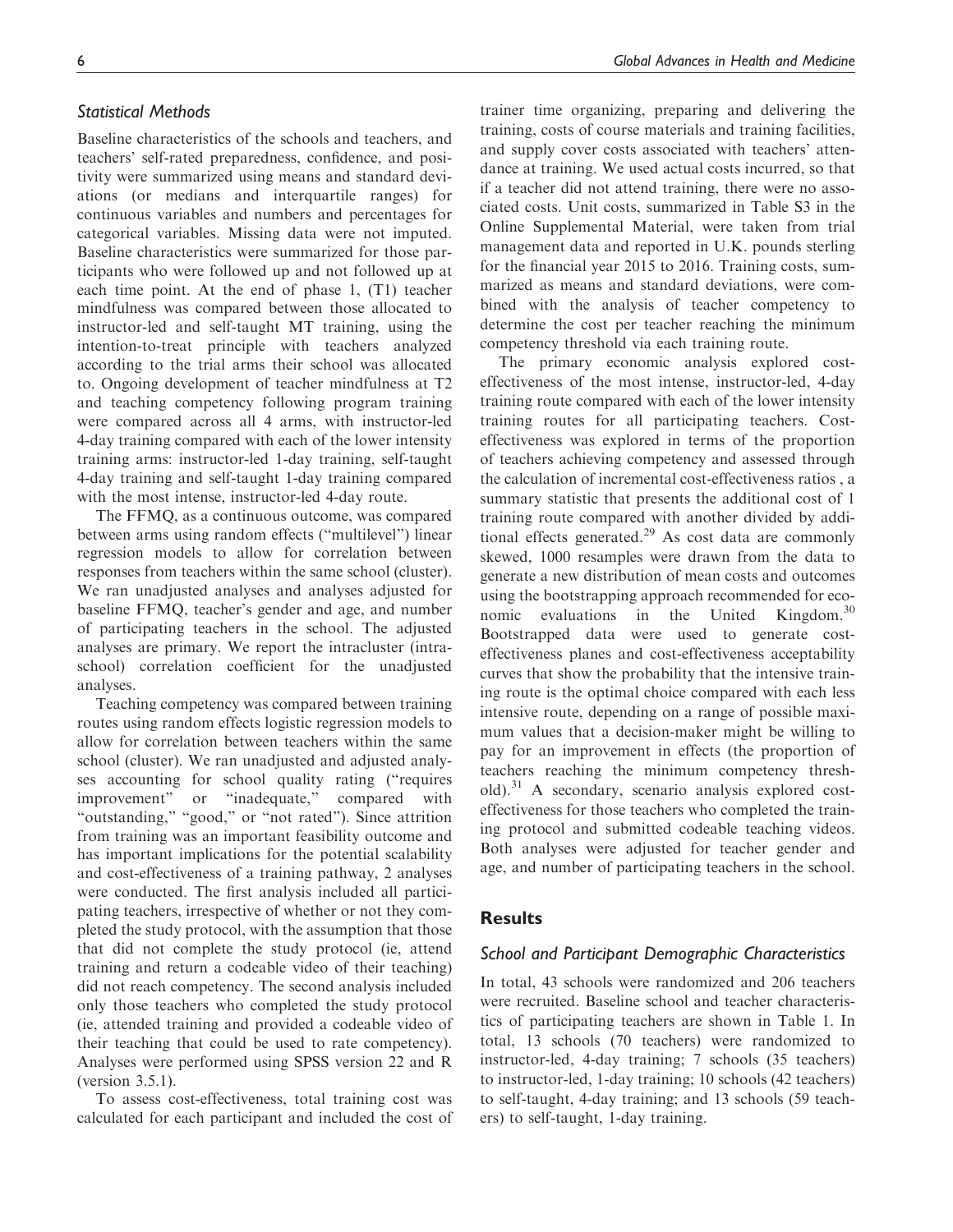| $N = 70$ Teachers<br>22.9 (16.4, 45.8)<br>3(100)<br>4(4, 8)<br>8(62)<br>(69)<br>$N = 105$ Teachers<br>22.9 (16.4, 39.1)<br>5(4, 6.3)<br>11(55)<br>17(85)<br>10(50)<br>12(71)<br>$N = 101$ Teachers<br>15.4(11.9, 32.2)<br>13(57)<br>4(3, 5)<br>11(48)<br>21(91)<br>16 (76)<br>No. of participant teachers, median (IQR)<br>Percent free school meals, median (IQR)<br>More than 5 teachers recruited, n (%)<br>(state-funded schools only), n (%)<br>Quality-rated as Good/Outstanding<br>Large schools, n (%)<br>State schools, n (%)<br>School characteristics |       | $N = 35$ Teachers<br>25.1 (16.0, 34.0)<br>4(57)<br>$\begin{array}{c} 2 (29) \\ 3 (75) \end{array}$ | $N = 42$ Teachers<br>16.0(12.1, 36.7)<br>(06) | $N = 59$ Teachers<br>14.8(12.0, 28.1)<br>12(92.3) |
|------------------------------------------------------------------------------------------------------------------------------------------------------------------------------------------------------------------------------------------------------------------------------------------------------------------------------------------------------------------------------------------------------------------------------------------------------------------------------------------------------------------------------------------------------------------|-------|----------------------------------------------------------------------------------------------------|-----------------------------------------------|---------------------------------------------------|
|                                                                                                                                                                                                                                                                                                                                                                                                                                                                                                                                                                  |       |                                                                                                    |                                               |                                                   |
|                                                                                                                                                                                                                                                                                                                                                                                                                                                                                                                                                                  |       |                                                                                                    |                                               |                                                   |
|                                                                                                                                                                                                                                                                                                                                                                                                                                                                                                                                                                  |       |                                                                                                    |                                               |                                                   |
|                                                                                                                                                                                                                                                                                                                                                                                                                                                                                                                                                                  |       |                                                                                                    | 5(50)                                         | 8(61.5)                                           |
|                                                                                                                                                                                                                                                                                                                                                                                                                                                                                                                                                                  |       |                                                                                                    | 5 (56)                                        | (21.7)                                            |
|                                                                                                                                                                                                                                                                                                                                                                                                                                                                                                                                                                  |       |                                                                                                    |                                               |                                                   |
|                                                                                                                                                                                                                                                                                                                                                                                                                                                                                                                                                                  |       |                                                                                                    | 4(3.3, 4.8)                                   | 5(3, 5)                                           |
|                                                                                                                                                                                                                                                                                                                                                                                                                                                                                                                                                                  | 6(46) | $5(4.5, 5.5)$<br>$5(71)$                                                                           | 3(30)                                         | 8 (62)                                            |
| Teacher characteristics                                                                                                                                                                                                                                                                                                                                                                                                                                                                                                                                          |       |                                                                                                    |                                               |                                                   |
| 36.5 (8.6)<br>38.0 (9.3)<br>40.1 (8.6)<br>Age, mean (SD)                                                                                                                                                                                                                                                                                                                                                                                                                                                                                                         |       | 40.9 (9.9)                                                                                         | 40.5 (8.6)                                    | 39.8 (8.6)                                        |
| 55 (79)<br>80 (76)<br>80 (79)<br>Female, n (%)                                                                                                                                                                                                                                                                                                                                                                                                                                                                                                                   |       | 25 (71)                                                                                            | 37 (88)                                       | 43 (73)                                           |
| 9(5, 16)<br>10(5, 17)<br>13 (8, 19)<br>Number of years teaching, median (IQR)                                                                                                                                                                                                                                                                                                                                                                                                                                                                                    |       | 10(4, 18)                                                                                          | 13(8, 19)                                     | 12(8, 20)                                         |
| 50.9 (6.5)<br>51.1(6.8)<br>51.5(7.3)<br>FFMQ-SF, mean (SD)                                                                                                                                                                                                                                                                                                                                                                                                                                                                                                       |       | 51.5(7.3)                                                                                          | 50.8 (7.8)                                    | 52.0 (6.9)                                        |

Study flow is shown in Figure 1. A comparison of baseline characteristics of teachers providing and not providing data at each assessment are provided in the Online Supplemental Material (Appendix 5 and Table S1), alongside reasons for attrition according to allocated training route (Appendix 3).

# Effectiveness: Development of Mindfulness Skills

Immediately following personal MT (T1) participants in the instructor-led routes had significantly higher scores on the FFMQ-SF,  $M = 52.4$ ,  $SD = 7.1$ , than those in the self-taught routes,  $M = 55.3$ ,  $SD = 6.8$ ,  $P = .004$ , Glass's  $\Delta = -0.45, 95\%$  confidence interval (CI)  $-0.75$  to  $-0.16$ . Following program training (T2), there was some evidence of an overall effect of training route on FFMQ-SF  $(P = .05)$ , which was most pronounced for the comparison between participants in the instructorled, 4-day route and self-taught, 1-day route, Glass's  $\Delta = -0.59, 95\% \text{ CI } -1.04 \text{ to } -0.13 \text{ (see Supplemental)}$ Material Table S4). These findings suggest that instructor-led training was more effective than self-taught training in promoting teachers' personal mindfulness skills.

# Effectiveness: Teaching Competency

Considering all participants who were randomized to the study, only 29% of those randomized to instructor-led, 4-day training both completed the study protocol, returning a teaching video and were judged to have reached the minimum competency threshold. This figure fell to 24% of those randomized to self-taught, 4-day training, and 19% in those allocated to either of the 1-day training routes. Table 2 (part A) compares the competency of teachers in the 3 lower intensity training routes to those in the instructor-led, 4-day route, based on analyzing all participating teachers and assuming that those who did not complete the study protocol did not reach competency. There was little evidence of an overall effect on training route on the likelihood of reaching the minimum competency threshold,  $P = .07$ . Inspection of the data showed that participants in all 3 lower intensity training routes had a lower likelihood of reaching this threshold, than those in the highest intensity route: selftaught-4-day training, adjusted odds ratio  $(OR) = 0.67$ , 95% CI: 0.16 to2.74; instructor-led, 1-day training, adjusted OR =  $0.51$ , 95% CI: 0.11 to 2.42, and selftaught, 1-day training, adjusted  $OR = 0.47$ , 95% CI: 0.12 to1.82.

Considering only those participants who completed the study protocol and returned a teaching video, 56% of those who followed the instructor-led, 4-day training route were judged to have reached the minimum competency threshold, compared with 63% of those who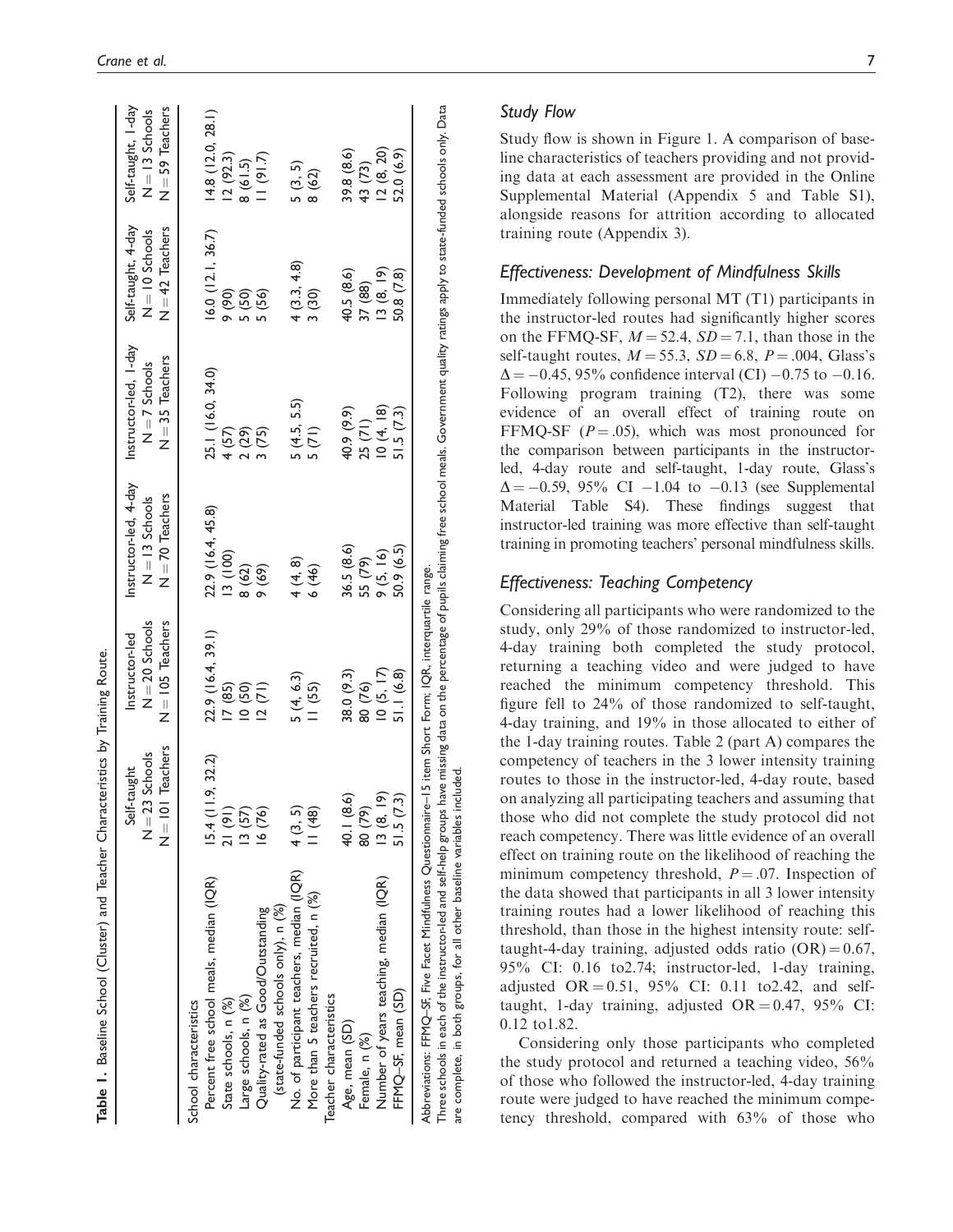

Figure 1. Participant Flow.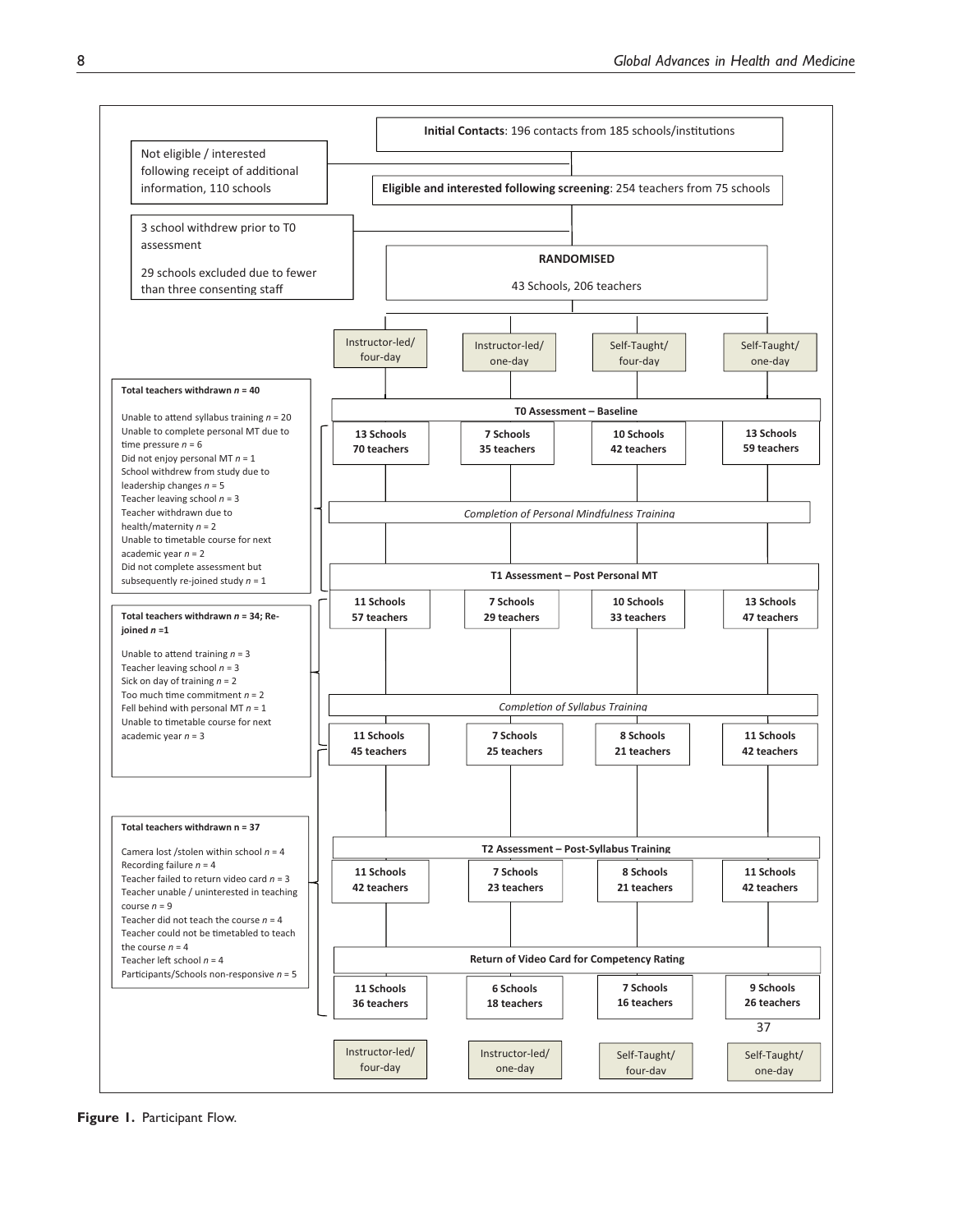|                                          | n (%) (Advanced    |          | Unadjusted OR <sup>a</sup> |               | Adjusted OR <sup>b</sup> |               |         |
|------------------------------------------|--------------------|----------|----------------------------|---------------|--------------------------|---------------|---------|
| Training Group                           | Beginner or Above) | Estimate | 95% CI                     | P Value       | Estimate                 | 95% CI        | P Value |
| Randomized participants<br>A.            |                    |          |                            |               |                          |               |         |
| Instructor led $4 \text{ day } (N = 70)$ | 20(29)             | Ref      |                            | .8            | Ref                      |               | .7      |
| Self-taught 4 day $(N = 42)$             | 10(24)             | 0.74     | $0.18 - 2.98$              |               | 0.67                     | $0.16 - 2.74$ |         |
| Instructor led one-day $(N = 35)$        | 6(17)              | 0.56     | $0.12 - 2.63$              |               | 0.51                     | $0.11 - 2.42$ |         |
| Self-taught one-day $(N = 59)$           | 10(17)             | 0.55     | $0.15 - 2.05$              |               | 0.47                     | $0.12 - 1.82$ |         |
| В.<br>Those submitting videos            |                    |          |                            |               |                          |               |         |
| Instructor led 4 day $(N = 36)$          | 20(56)             | Ref      |                            | $\mathcal{A}$ |                          | Ref           | .4      |
| Self-taught $4$ day (N = 16)             | 10(63)             | 1.42     | $0.29 - 6.90$              |               | 1.31                     | $0.28 - 6.19$ |         |
| Instructor led 1-day $(N = 18)$          | 6(33)              | 0.42     | $0.09 - 2.03$              |               | 0.43                     | $0.09 - 1.98$ |         |
| Self-taught 1-day $(N = 26)$             | 10(38)             | 0.50     | $0.13 - 1.95$              |               | 0.43                     | $0.11 - 1.73$ |         |

Table 2. Comparison of Routes in Terms of Proportion of Teachers Reaching the Minimum Competency Threshold (Advanced Beginner or Above) Among Those Who Were Randomized to One of the Four Training Routes (A), and Those Who Completed the Training Protocol Submitting a Teaching Video (B).

Abbreviations: CI, confidence interval; OR, odds ratio.

In Section A, those teachers without codeable teaching videos are assumed to have not reached the minimum competency threshold.

<sup>a</sup>From a model including training route variable only.

b<br>Prom a model including training route variable and Quality rating (requires improvement/inadequate, compared with outstanding, good, not rated).

followed the self-taught, 4-day training route, 33% of those who followed the instructor-led, 1-day training route and 38% of those who followed the self-taught, 1-day route. Table 2 (part B) compares the competency of teachers in the 3 lower intensity training routes to those in the instructor-led, 4-day route, based on analyzing those participants who returned a teaching video. There was little evidence of an overall effect of training route on the likelihood of reaching the minimum competency threshold,  $P = .40$ . Inspection of the data suggested that participants in the both 1-day routes had a lower likelihood of reaching this threshold: adjusted  $OR = 0.43$ ,  $95\%$  CI: 0.09 to1.98 and adjusted  $OR = 0.43$ , 95% CI: 0.11 to1.73 for the instructor-led and self-taught 1-day routes, respectively, than participants in the instructor-led, 4-day route. There was also a 7% difference between the proportion of teachers achieving the minimum competency threshold in the instructor-led, 4-day training route and the self-taught, 4-day training route, favoring the latter. However, the wide confidence intervals around the odds ratio (OR  $(1.43; 95\% \text{ CI} = 0.29 - 6.90)$  suggest that this difference should be interpreted with caution.

## Acceptability

There was gradual but significant participant attrition in all 4 training routes over time (See Figure 1). In each, the main reason for attrition was an inability of participants to attend MT program training, with few participants reporting a lack of acceptability of personal mindfulness courses as a reason for attrition. The majority of reasons given were of a practical and logistical nature.

From T0 to T1 (pre- to postpersonal mindfulness courses) participant retention was equivalent across the 4 study arms (81% instructor-led, 4-day; 82% instructor-led, 1-day; 78% self-taught, 4-day; and 80% self-taught 1-day). There was little difference between the 2 forms of personal MT in reported levels of engagement with course content. In total, 77% of participants allocated to instructor-led training and 81% of those allocated to self-taught training, who responded to the T1 assessment, reported reading at least half the course content provided by the Finding Peace in a Frantic World book. Eighty-nine percent of participants in both instructor-led and self-taught training reported completing assigned home practice on 3 or more days per week. Informal home practice was reported to have been completed by 92% of instructor-led and 85% of self-taught participants on 3 or more days per week.

Class attendance for those allocated to instructor-led training was also recorded, with data referring to full attendance at sessions. Of those who provided T1 data, 73% attended at least 7 to 8 sessions, 22% attended between 4 and 6 sessions, and  $5\%$  attended  $\lt$  4 sessions. Nineteen participants in the instructor-led route dropped out before the T1 assessment. Of these, 4 attended at least 7 to 8 sessions, 3 attended 4 to 6 sessions, and 12 attended <4 sessions. Many of these latter participants withdrew from personal MT when it became clear they would not be able to continue with further aspects of the study protocol.

There was some indication of differential attrition from the T1 assessment point onwards. Level of attendance at 1-day training (71% of those allocated) was higher than 4-day training (59% of those allocated). Retention of teachers to program training was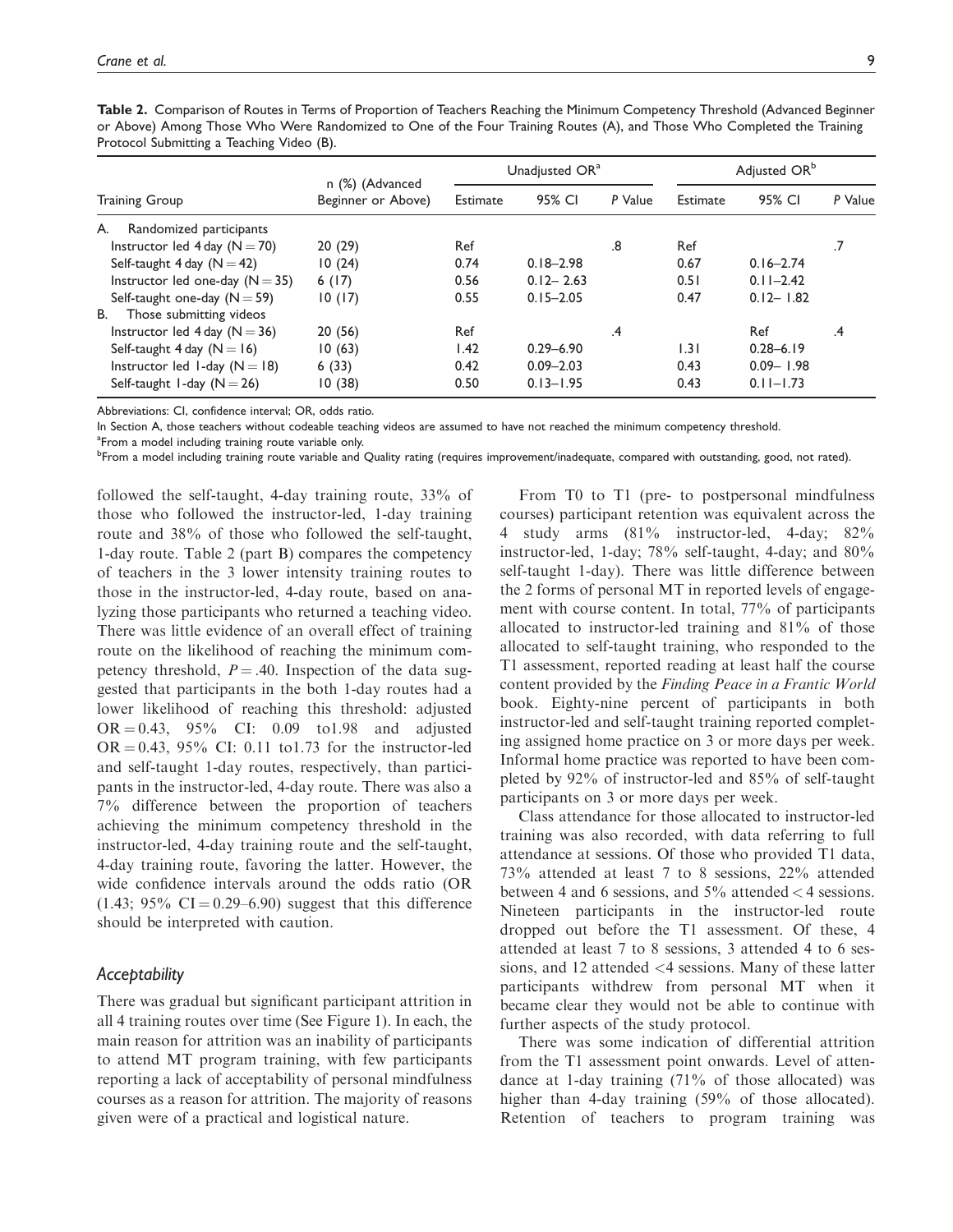particularly poor (50% of those allocated) in those who were allocated to the self-taught, 4-day route. Loss of whole schools (no teachers within a school providing video data due to whole school withdrawal, or cumulative individual attrition) was greater in the self-taught than instructor-led routes. The self-taught, 1-day route lost 4 schools and the self-taught, 4-day route lost 3. In comparison, the instructor-led, 1-day route lost 1 school and the instructor-led, 4-day route lost 2.

Finally, there was also some indication that the different training routes resulted in different proportions of individual teachers completing the full study protocol. In particular, inspection of Figure 1 suggests that participants in the instructor-led, 4-day and instructor-led, 1-day routes were more likely to complete the study protocol, and return videos of their delivery of the program within their school (51% in both groups), than participants in the self-taught, 4-day (38%) and self-taught, 1-day  $(44\%)$  routes.

## Costs and Cost-effectiveness

Table 3 reports unadjusted mean training costs per teacher, competency rates, and cost per teacher reaching the minimum competency threshold for each training route. Among those who were randomized (primary economic analysis) mean training costs were lower for 1-day routes: self-taught, 1-day,  $M = \pounds 254.07$ ,  $SD = \pounds 169.55$ , and instructor-led, 1-day,  $M = \text{\textsterling}530.22$ ,  $SD = \text{\textsterling}182.93$ , than for 4-day routes: self-taught, 4-day  $M = \text{\pounds}580.76$ ,  $SD = \text{\textsterling}599.96$ , and instructor-led, 4-day,  $M = \text{\textsterling}987.28$ ,  $SD = £556.18.$ 

Unadjusted mean costs per teacher reaching the minimum competency threshold increased with increasing intensity of training ranging from £1499.03 in the least intense training route (self-taught, 1-day) to £3455.56 in the most intense route (instructor-led, 4-day). The higher cost per teacher reaching this threshold, compared with the cost per teacher noted earlier, reflect the costs associated with training teachers who did not achieve this threshold and teachers who completed parts of the training protocol, and thus incurred training costs, but subsequently dropped out.

After adjusting for teacher's gender and age, and number of participating teachers in the school, results of the primary cost-effectiveness analysis, considering all teachers who were randomized, suggest that instructor-led, 4-day training is not only more costly but also more effective than any of the less intensive routes (Table 3). The cost-effectiveness acceptability curve (Figure 2) indicates that instructor-led, 4-day training has a lower probability  $(<50\%)$  of being costeffective than self-taught, 4-day training, irrespective of the level of willingness to pay for improvements in the proportion of teachers reaching the minimum competency threshold teachers (orange line) and only has a greater probability of being cost-effective than 1-day routes (blue and grey lines) at willingness to pay thresholds above £5,000 for a percentage point increase in competency. Cost-effectiveness analyses considering only those teachers completing the study protocol (scenario analysis; dashed lines in Figure 2) showed similar results to the primary analysis. Full details of the cost-effectiveness results, including the scenario analysis, are provided in Online Supplemental Material Appendix 4.

# **Discussion**

This study compared a current established method for training school classroom teachers to teach a mindfulness program (.b, developed by the "Mindfulness in Schools Project), with 3 more scalable alternatives. These alternatives were constructed through the combination of instructor-led or self-taught personal MT, and 4-day or 1-day program training. Our main outcome of

Table 3. Comparison of Unadjusted Mean Costs, Competence Rates, and Costs Per Teacher Reaching the Minimum Competency Threshold (Advanced Beginner or Above) Among Those Who Were Randomized (Primary Analysis) and Those Who Completed Study Protocol (Scenario Analysis).

|                       | Primary Analysis<br>(Among Those Who<br>Were Randomized) |                     |                                                              |                                                           | Scenario Analysis<br>(Among Those Who<br>Completed Study Protocol) |                      |                                                              |                                                                 |
|-----------------------|----------------------------------------------------------|---------------------|--------------------------------------------------------------|-----------------------------------------------------------|--------------------------------------------------------------------|----------------------|--------------------------------------------------------------|-----------------------------------------------------------------|
| <b>Training Group</b> | N                                                        | Cost Mean<br>(SD)   | Proportion<br>reaching<br>minimum<br>competency<br>threshold | Cost<br>per teacher<br>minimum<br>competency<br>threshold | N                                                                  | Cost Mean<br>(SD)    | Proportion<br>reaching<br>minimum<br>competency<br>threshold | Cost per teacher<br>reaching minimum<br>competency<br>threshold |
| Instructor-led, 4-day | 70                                                       | £987.28 (£556.18)   | 29%                                                          | £3455.46                                                  | 36                                                                 | £1359.67 (£233.28)   | 56%                                                          | £2447.41                                                        |
| Self-taught, 4-day    | 42                                                       | £580.76 (£599.96)   | 24%                                                          | £2439.20                                                  | 16                                                                 | £1151.52 $(E231.92)$ | 63%                                                          | £1842.44                                                        |
| Instructor-led, I-day | 35                                                       | £530.22 (£182.93)   | 17%                                                          | £3092.94                                                  | 18                                                                 | £636.13 (£77.79)     | 33%                                                          | £1908.38                                                        |
| Self-taught, I-day    | 59                                                       | £254.07 $(E169.55)$ | 17%                                                          | £1499.03                                                  | 26                                                                 | £352.86 (£77.25)     | 38%                                                          | £917.44                                                         |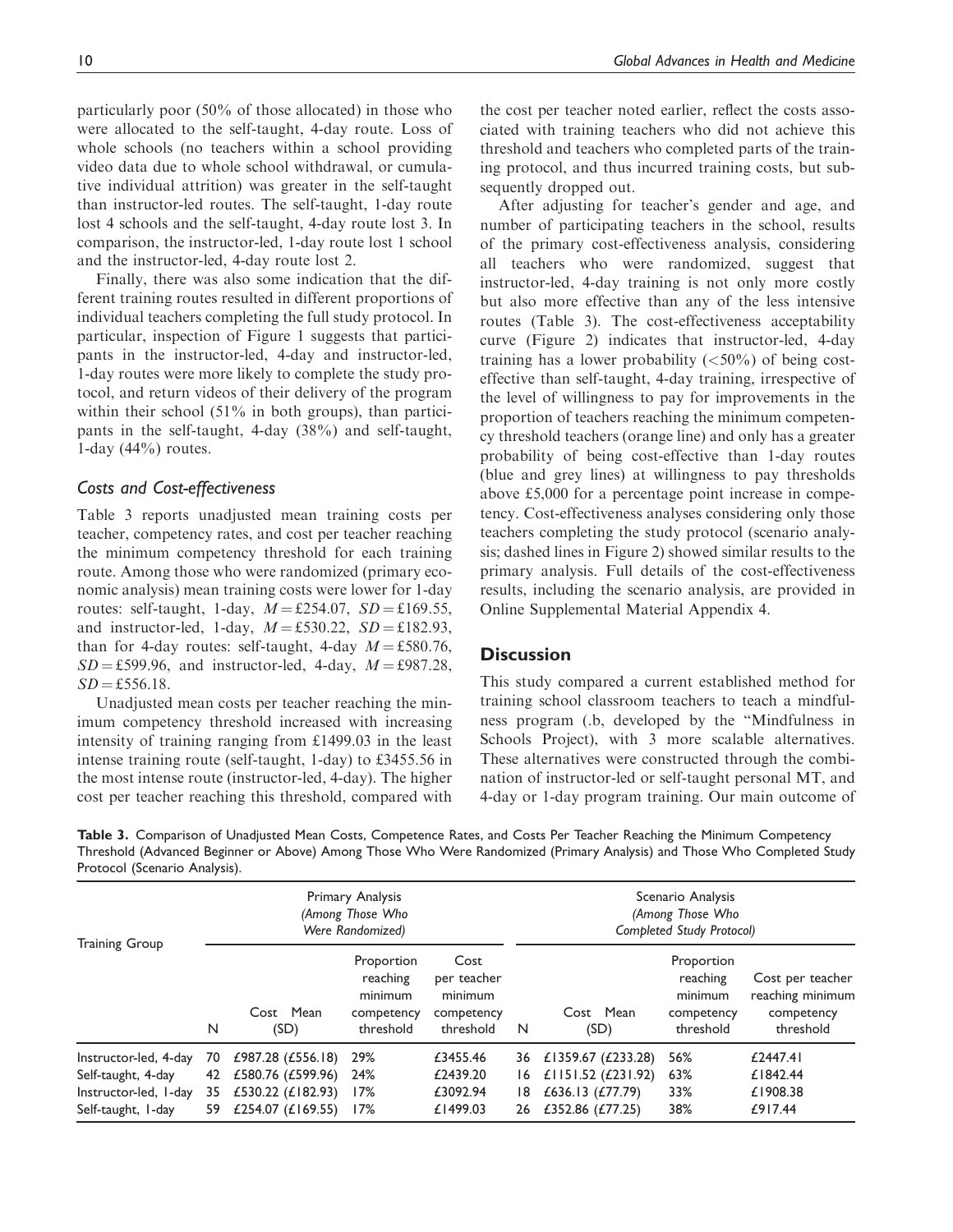interest was teaching competency on not only the completion of training (quantified as the proportion of teachers reaching a minimum competency threshold of advanced beginner on the MBI-TAC teach) but also the extent to which the various training routes increased teachers' personal mindfulness skills, and the training routes' relative acceptability and costs.

To the best of our knowledge, no previous research has examined the impact of different training routes on teaching competency in any MT program. The descriptive statistics and odds ratios suggest that when comparing outcomes for all those who started the 4 training pathways, competency levels were greater among those who received the existing training, when compared with those who received all three lower intensity alternatives. However, these differences were not statistically significant and a larger adequately powered trial would be required to extend and replicate these findings. Notably, our findings suggest that even the standard training route leaves a substantial proportion of teachers requiring further support or experience to improve their MT teaching to a sufficient level of competency.

Turning to acceptability, we observed high levels of attrition from the study protocol in all 4 training routes, although there was also some indication that this attrition differed according to training route in meaningful ways. Some of the attrition we observed may reflect "natural selection" of teachers, with those who did not feel competent to teach, or who were no longer interested in teaching MT after experiencing it for themselves.

Such self-selection is likely to be an important part of any training process. Data also suggested that attrition related substantially to the demands of training on staff members and schools, difficulty scheduling the program within the school timetable, and movement of teachers within job roles. Despite these pressures, however, there was no clear indication that reducing training demands by replacing an instructor-led course with a self-taught course would enhance completion of the training protocol. Likewise, although attendance at MT program training was cited as a reason for discontinuation and was more pronounced among those allocated to 4-day training, it was also a common reason for attrition among those required to miss only 1 school day.

Inspection of the attrition data suggested that those who had received an instructor-led personal mindfulness course were more likely to go on to complete the entire study protocol, and thus to deliver the MT program within their classrooms. The reasons for this are unclear. One possibility is that those who received an instructorled course may have perceived MT to be of greater value, as a consequence of their greater personal benefit indexed by greater development of mindfulness skills, and thus have been more individually motivated to deliver it to their pupils. In addition, it is possible that instructor-led mindfulness courses may have increased teachers' confidence, through greater exposure to modeling of mindfulness teaching. Finally, the presence of an experienced mindfulness instructor delivering training at each school over an 8-week period may have increased



Figure 2. Cost-effectiveness Acceptability Curve Showing the Probability That Standard Instructor-Led, 4-Day Training is Cost-effective Compared to Less Intensive Training Routes for Different Values of Willingness to Pay for Percentage Point Increase in Teachers Reaching the Minimum Competency Threshold (Advanced Beginner or Above) Among Those Who Were Randomized (Primary Analysis) and Those Who Completed the Study Protocol (Scenario Analysis). IL4D, instructor-led, 4-day; ST4D, self-taught, 4-day; IL1D, instructor-led, 1-day; ST1D, self-taught, 1-day.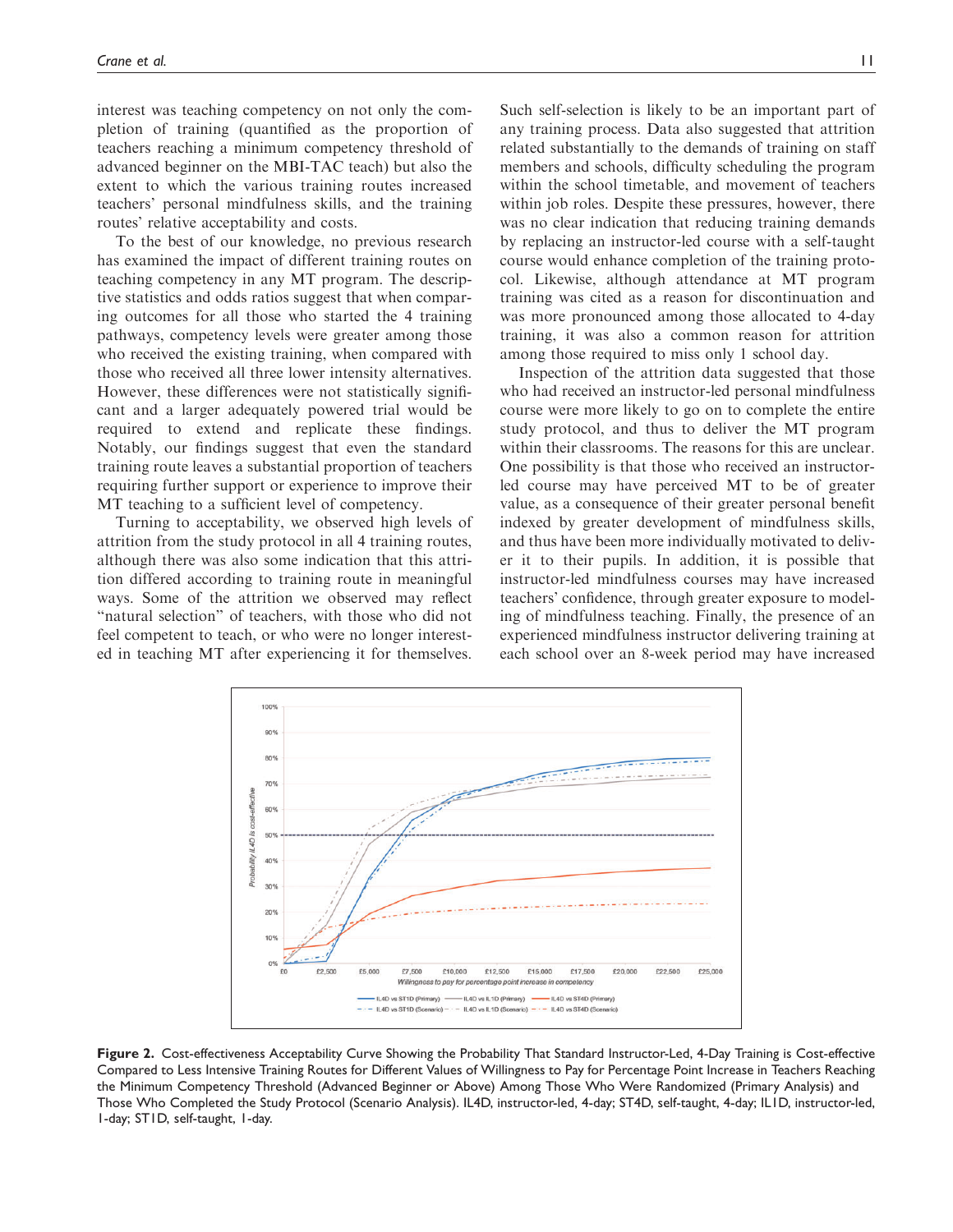the wider schools' exposure and commitment to MT, and thus reduced school-level barriers to subsequent delivery of MT to pupils. Further exploration of the role of exposure to personal MT within a school community on implementation trajectories of MT within schools is something that is being exploring through process evaluation in an ongoing randomized controlled trial (Kuyken et al., 2017).

Our economic analysis indicated that, as expected, the mean costs for 1-day program training routes were lower than for 4-day training routes, and that when considering the mean costs of training as a function of the number of the proportion of teachers reaching the minimum competency threshold costs were higher for instructor-led than self-taught training routes. Costeffectiveness analyses suggested a high probability of self-taught, 4-day training being cost-effective compared with instructor-led, 4-day training but was less clear for comparisons between other routes. One-day program training routes would save considerable resources, but to the detriment of competency. Self-taught personal MT combined with 4-day program training may be cost-effective relative to instructor-led personal MT. However, these analyses focus only on teaching competency and do not consider personal benefits for teachers, in terms of acquisition of mindfulness skills, which were superior in the instructor-led routes. In addition, early attrition was highest in the self-taught, 4-day route, which might pose challenges in schools in which there was only a limited pool of potential MT teachers. While wide confidence intervals around estimates preclude firm conclusions, the data suggest that attempting to increase scalability of MT teacher training by reducing training intensity requires careful consideration. Indeed, the standard program studied is already diluted over what is considered necessary to train mindfulness teachers in other contexts,13 and the outcomes suggest greater investment in training may be required to reach an optimal outcome of getting all teachers ready to teach the program competently from their first delivery.

## Study Limitations

As a first study in this area we conceptualized it as exploratory and as such it was underpowered to fully investigate all our questions. Thus our findings should be considered preliminary, hypothesis generating and the basis for future, much needed research. In addition, there are a number of specific considerations relating to the nature of the program studied; the ways the research context differs from natural implementation, and the measure of competency used, which all need to be taken into account in interpreting the results.

First, this study focused on training teachers to deliver one particular MT program. While the .b program has started to be the focus of research and implementation internationally $32-35$  its specific content and pedagogy (including scripted lessons, supporting animations, substantial psychoeducational content, and relatively brief periods of mindfulness practice) may influence the effectiveness of condensed training in both positive and negative ways. Generally speaking, lower intensity and more standardized interventions are more scalable. For schools-based universal MT, it is not clear what the optimal balance is in intensity and standardization of program and therefore to what extent these findings would relate to preparation of teachers for other MT programs or indeed trainings that bypass teachers altogether and provide young people directly with MT, via digital programs for example.

Second, the experiences of teachers and schools participating in this research study differed from natural implementation in several ways. For example, initial motivation to participate in the study often came from individual teachers within a school, who despite their interest, were naïve to mindfulness. Thus, there may have been relatively little institutional buy-in to the study or internal support for teachers wishing to deliver the program, which is likely to have contributed to difficulties teachers faced in delivering the program following training. In contrast, research suggests that natural implementation often relies on grassroots champions within schools who have a strong commitment to MT, engage wider staff and train teachers.<sup>7-9</sup>. In addition, although the costs and organizational demands of training were borne by the study rather than teachers or school, reducing resourcing barriers, teachers consequently had less flexibility with regards to when they accessed program training, and difficulties with attendance at this training were a significant source of attrition. The study protocol also deviated in one respect from the recommended training route of MISP. Within the MISP pathway, it is recommended that teachers leave a period of 6 months from commencement of a personal mindfulness course to completion of syllabus training. Participants in this study had a slightly shorter interval (4–5 months) between the 2 phases of MT. The impact of this is unknown, since the value of a greater interval between a personal mindfulness course and subsequent MT program training is likely to depend on the quality of independent mindfulness practice in the intervening period. In addition, longer intervals between training phases are also likely to increase attrition. Finally, the fact that teachers were required to seek opt-out consent from pupils' parents to video record their teaching, might have placed an additional barrier in the way of delivery of the program.

Third, we assessed teachers' competency on their first ever delivery of the MT program. It is unknown whether, as a group, teachers' competency would increase over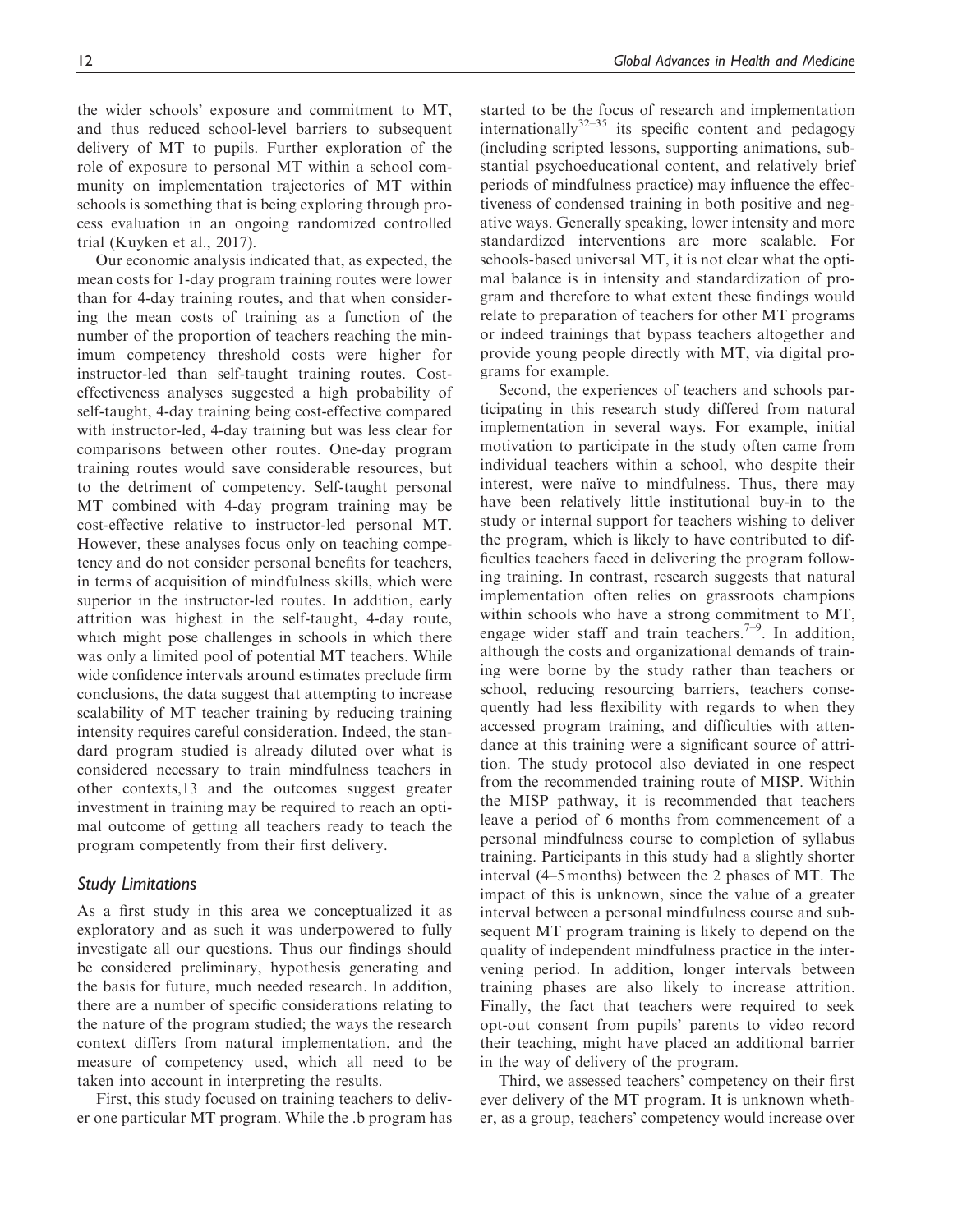time with repeated delivery of the program, or whether it would in fact deteriorate as they began to forget their learning from their personal mindfulness course and MT program training. It has been observed in previous research analyzing the validity of the MBI:TAC that competence of students in later years of a Master's program improves. $36$  Our study would have been strengthened by a further assessment of competency at a subsequent delivery of the program, and a consideration of how competency trajectories relate to prior training and ongoing professional development. We report data on overall competency and dichotomized MBI-TAC ratings at the beginner/advanced beginner level in order to identify teachers who had reached what is widely regarded as a threshold of minimum competency to commence teaching under supervision. However, it is plausible that training routes may have different impacts on different domains of competency, and that teachers might improve in some domains with further independent practice, for example, becoming more familiar with course materials and lesson structures, but might diminish in competency on others, with aspects such as embodiment of mindfulness potentially relying on ongoing personal practice and diminishing over time in its absence. Finally, although we put in place robust procedures to rate the competency of teachers, using a measure based on consensus concerning what good MT teaching looks like, generally and within schools specifically, it remains unknown how the measure of teacher competency we used relates to pupils' benefit from MT teaching. Although it might be assumed that teachers who are rated as more competent would produce better outcomes for pupils, to date research into the relationship between teaching competency and participant outcomes in MBIs is at an early stage. There is only limited evidence of associations between instructor competency and participant benefit in other mindfulness-based programs $<sup>37</sup>$  and</sup> this is an important question to be explored in future research. The same argument extends to associations between instructor competency and potential harms for the children they go on to teach. We know little about typical effects of brief mindfulness practices in young people, nor the ability of teachers to anticipate or mitigate any difficulties children have with the this MT curriculum. The potential for harm is both an ethical imperative and an emerging area of research. With all such universal social–emotional skills generally and mindfulness curricula specifically, it is important to consider how they are implemented so they are embedded alongside school safeguarding procedures and mental health services in ways that maximize their reach, effectiveness, costeffectiveness, and minimize harm.

## Implications and Future Directions

This first study of different models of teacher training in a mindfulness program generates some important avenues for future research. First, the standard "best practice" training is producing only modest levels of competency. Teacher training in the program might benefit from (1) more intensive personal MT; (2) greater rehearsal, with formative feedback to teachers during the program training; (3) mentoring and supervision of teachers as they start to offer MT to children in schools; and (4) greater support to schools in implementation generally. All these have implications for resourcing, in terms of training, teacher time, costs, and school timetables, but we hypothesize they may be necessary to ensure good quality delivery of MT in the classroom. Implementing these training enhancements in ongoing research<sup>25</sup> will provide evidence in due course on whether teaching competency is enhanced through these measures, and how this relates to outcomes for children, teachers, and schools.

The findings also have implications for the training of mindfulness teachers more broadly. In the United Kingdom, Mindfulness-based Cognitive Therapy (MBCT) has been recommended as an approach for adults at risk for depressive relapse to learn skills to stay well within the National Health Service since 2004 with the guidelines updated in 2009.37 In 2017, a U.K. national training program for mindfulness teachers was published based on extant best practice.<sup>39</sup> Within this context, the first cohort of cognitive-behavioral therapists have been trained and using the same measure of competency (MBI-TAC), >90% have been assessed as competent using the same measure and benchmark (advanced beginner level or above) as in this study. This suggests that it is possible to reach a threshold of adequate minimum competency through scalable training for those wishing to deliver MT in other public sector contexts. However, while there has for some time been an emerging consensus about how best to train mindfulness teachers to deliver mindfulness curricula<sup>13</sup> much of the thinking in this area has originated from the use of MT in health care. As MT enters spheres such as education, the workplace, or community health-care systems and is taught by people with a broader array of professional backgrounds, organizational contexts and expectations regarding training and development, very real tensions can emerge between making MT accessible and scalable, and retaining quality. Research of the kind reported here has the promise of turning what could be seen as trade-offs into creative dialectical tensions that may lead to effective innovation in training models in the future.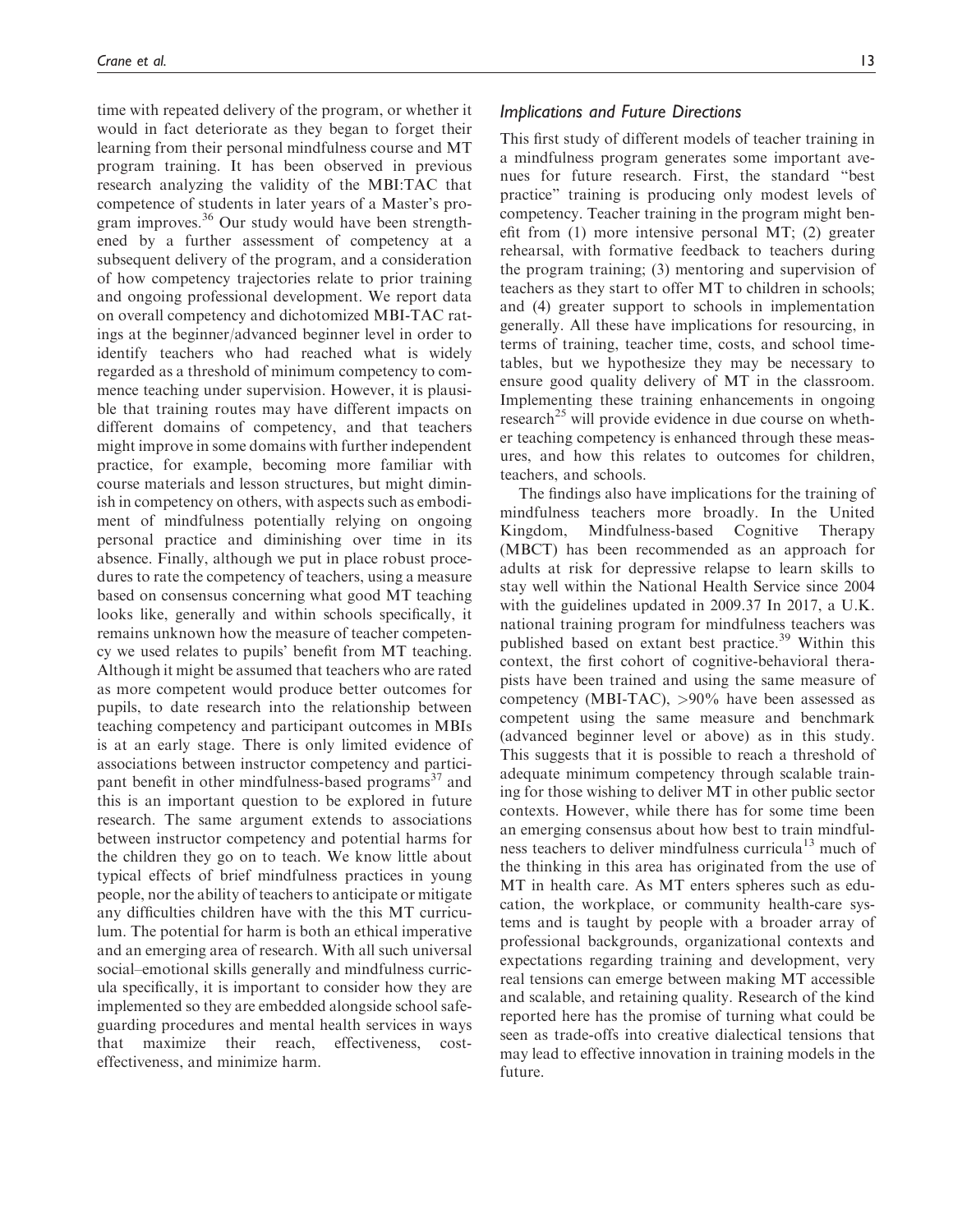### Acknowledgments

The authors would like to thank our study participants for their commitment to this study, the mindfulness teachers who delivered training and the supervisors who supported them.

#### Authors' Contribution

JMGW, CC, OU, SaB, and WK designed the study. CC wrote the study protocol, obtained ethical approval, and oversaw the study. LT and AS provided day-to-day project management during the data collection phase. LT managed the study data and LT and CC conducted some of the descriptive statistical analysis. LL organized the delivery of MT and supervised the mindfulness teachers. CC initially drafted the statistical analysis plan and SuB, OU, PG, and SaB significantly revised it. SuB conducted the statistical analysis and drafted relevant sections of the manuscript. PG conducted the health economic analysis and drafted relevant sections of the manuscript. CC drafted the remainder of the manuscript and all authors revised it for important intellectual content. CC had full access to all of the data in the study and takes responsibility for the integrity of the data. JMM also has access to the data and supported revision of the manuscript. SuB had full access to the data relevant to the analysis of teacher outcomes and Poushali Ganguli had full access to the data relevant to health economic analysis. They each take responsibility for the integrity and accuracy of these respective aspects of data analysis. SJB, SaB, TD, TF, MG, WK, LL, JMM, AS, and OU are listed alphabetically.

#### Declaration of Conflicting Interests

The author(s) declared the following potential conflicts of interest with respect to the research, authorship, and/or publication of this article: CC, LT, AS, and LL were affiliated with the Oxford Mindfulness Centre and employed on a Wellcome Trust Strategic Award exploring the effects of mindfulness training in adolescence at the time this work was conducted. JMM was involved in the project as a visiting academic and is now employed on the Wellcome Trust Strategic Award. However, they do not receive any additional remuneration of teaching, training, or publications related to mindfulness. JMGW is the author of the course book used in this study: Mindfulness, Finding Peace in a Frantic World, and receives royalties from the sale of the book. WK is a director of the Oxford Mindfulness Centre, a charitable organization, and coauthor of a book on mindfulness for which he receives royalties. None of the other authors have interests to disclose.

#### Funding

The author(s) disclosed receipt of the following financial support for the research, authorship, and/or publication of this article: This work was supported by the Wellcome Trust, 104908/Z/14/Z. The funder had no role in the design or conduct of the study, collection, management analysis and interpretation of the data, and the preparation review or approval of the manuscript. SuB and OU are funded by the National Institute for Health Research (NIHR) Collaboration for Leadership in Applied Health Research and Care (CLAHRC) for the South West Peninsula at the Royal Devon and Exeter NHS Foundation Trust. The views expressed in this publication are those of the authors and not necessarily those of the NHS and the NIHR or the Department of Health and Social Care in England.

## ORCID iDs

Willem Kuyken **b** <https://orcid.org/0000-0002-8596-5252> Liz Lord <https://orcid.org/0000-0002-1160-4948> Jesus Montero-Marin D <https://orcid.org/0000-0001-5677-1662>

#### Supplemental Material

Supplemental material for this article is available online.

#### **References**

- 1. Meiklejohn J, Phillips C, Freedman ML, et al. Integrating mindfulness training into K-12 education: fostering the resilience of teachers and students. Mindfulness. 2012;3:291–307.
- 2. Zenner C, Herrnleben-Kurz S, Walach H. Mindfulnessbased interventions in schools—a systematic review and meta-analysis. Front Psychol.2014;5:603.
- 3. Klingbeil DA, Renshaw TL, Willenbrink JB, et al. Mindfulness-based interventions with youth: A comprehensive meta-analysis of group design studies. J School Psychol. 2017;63:77–103.
- 4. Maynard BR, Solis MR, Miller VL, Brendel KE. Mindfulness-based interventions for improving cognition, academic achievement, behavior and socioemotional functioning of primary and secondary school students. Campbell Syst Rev. 2017;17:5.
- 5. Dunning D, Griffiths K, Kuyken W, et al. Research review: the effects of mindfulness-based interventions on cognition and mental health in children and adolescents—a meta-analysis of randomised controlled trials. J Child Psychol Psychiat. 2018;60:244–258.
- 6. Fairburn CG, Patel V. The global dissemination of psychological treatments: a road map for research and practice. Am J Psychiat. 2014;171:495–498.
- 7. Wilde S, Sonley A, Crane C, et al. Mindfulness training in UK Secondary Schools: a multiple case study approach to identification of cornerstones of implementation. Mindfulness. 2019;10:376–389.
- 8. Rycroft-Malone J, Gradinger F, Griffiths HO, et al. Accessibility and implementation in UK services of an effective depression relapse prevention program: learning from mindfulness-based cognitive therapy through a mixed-methods study. Health Serv Deliv Res.2017;5:190.
- 9. Rycroft-Malone J, Gradinger F, Grifiths H, et al. Mind the gaps. the accessibility and implementation in UK NHS services of an effective depression relapse prevention programme: learning from mindfulness-based cognitive therapy through a mixed-methods study. BMJ Open. 2019;9:e026244.
- 10. Craig, C. International teacher attrition: multiperspective views. Teach Teach Theor Pract. 2017;23:859–862.
- 11. Sibieta, L. The Teacher labour Market in England: Shortages, Subject Expertise and Incentives. London, England: Education Policy Institute; 2018.